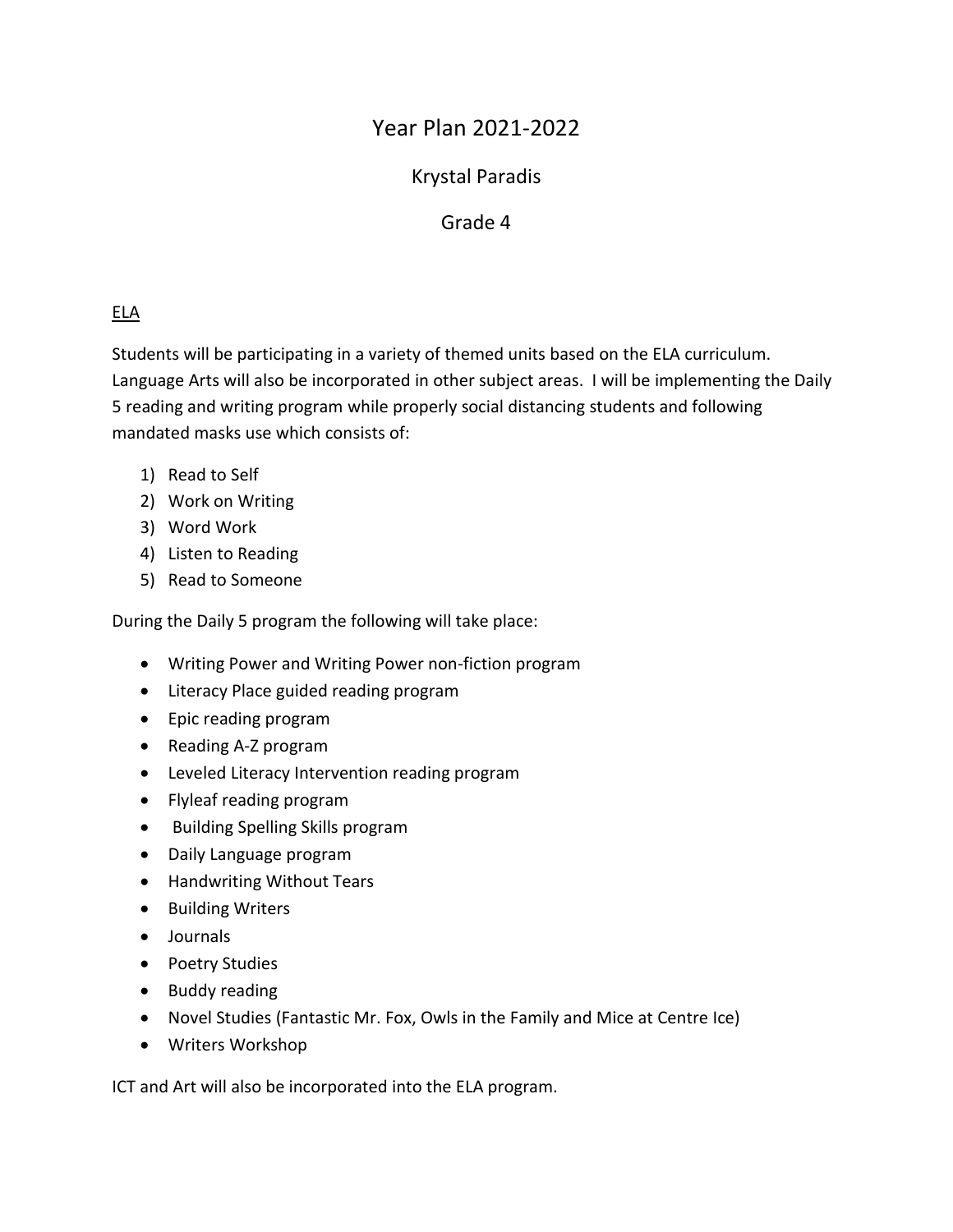Students will also participate in a home reading program online or in print format

For recovery learning, I will continue to move students forward from where they left off in the spring. Their learning will be based on foundational skills and curriculum, in individual and small group settings. ELA will be spiraled throughout every unit throughout the year.

#### Math

Math will be taught through a variety of hands on teacher led, independent and group work activities. These activities may be paper pencil tasks, partner games while properly social distanced following public health guidelines, mental math challenges, problem solving questions and one-on-one teacher/student conferencing. I will be using different strategies and programs to instruct including:

- Smart board activities
- Power of Ten
- Daily Math Program
- Daily Problem Solving
- Math Centers
- Hands on Manipulatives
- Math Makes Sense workbooks
- Mathletics computer program for use at school or home
- Daily 5 Math program while properly social distancing students and following mandated masks use including:
- 1) Math by Myself
- 2) Math with Someone
- 3) Math Technology
- 4) Math with the teacher
- 5) Math writing

Recovery learning in math will be spiraled throughout math units during the year.

#### Social Studies

I will be working through the Social Studies curriculum using the Hands on Social Studies Program. The curriculum clusters include the following and will be taught in this order: Geography of Canada, Living in Canada, Canada's North, Living in Manitoba and History of Manitoba. Language Arts, ICT and Art will be incorporated into these subject areas. I will also incorporate Aboriginal perspectives and using the seven teachings program in class. Living in Manitoba and History of Manitoba also connect with the francophone cultures piece in French class.